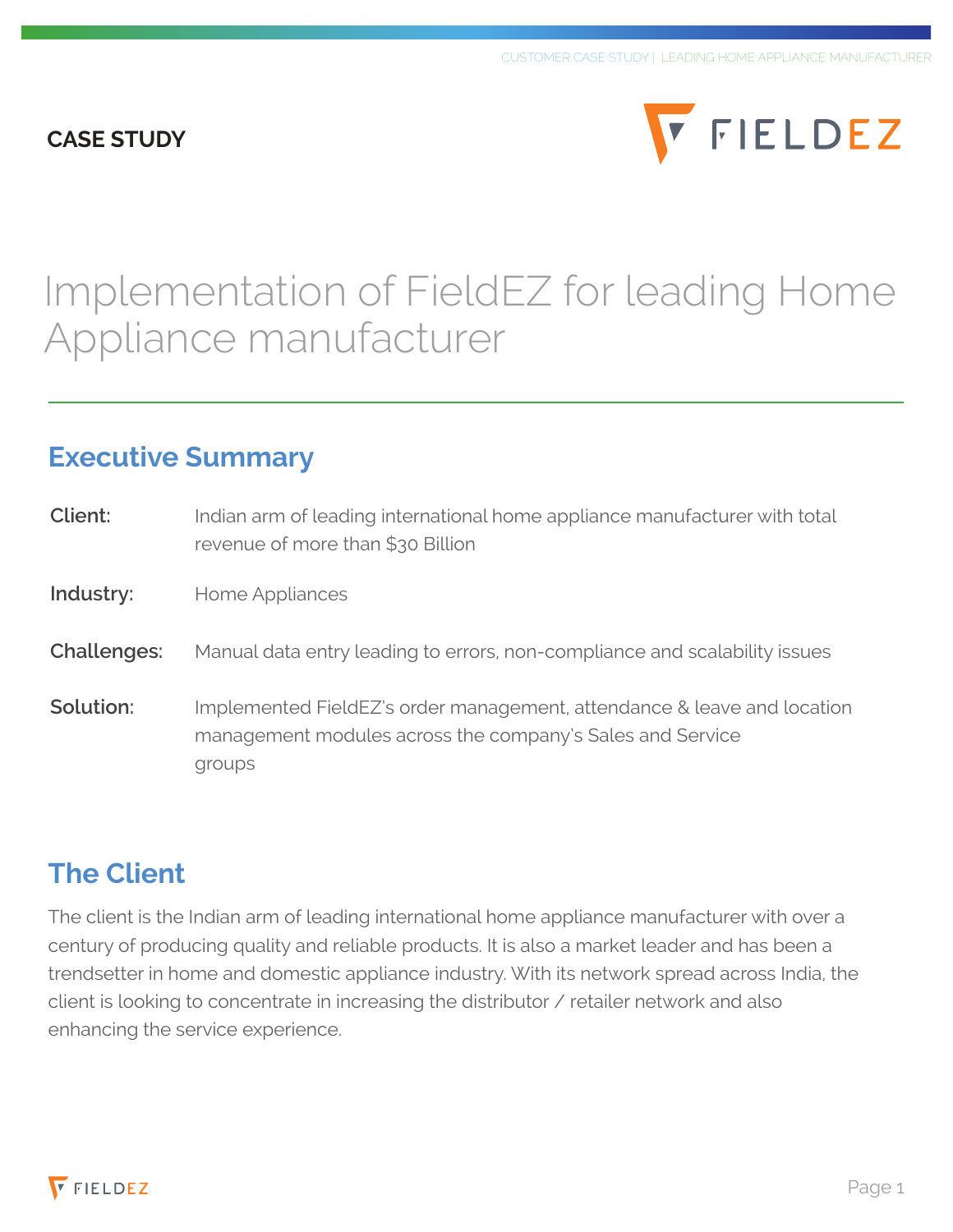# **Challenges**

The client was using manual driven approach for sales, order and attendance management. The use of MS Excel to track visits and customer complaints was leading to data entry errors as well as loss of data. This was proving to be a major challenge for the efficient functioning of the whole organization. Also, it was creating obstacles in scaling up the company's operations management.

Manual tracking of sales figures to distributor and retailers meant that there were considerable discrepancies which in turn affected the inventory of particular products as per market needs. Moreover, the client had little insight to the end-customer complaints and much of the information was not conveyed to the Customer Service and Marketing teams.



The client had multiple business processes to be tracked which included:

The client had different parallel processes to collect the above information. This in turn resulted in less efficient data collection, data redundancy and entry errors.

With no efficient system to track efficiency of field staffs, scaling up retailer / distributor chain was proving to be a big challenge.

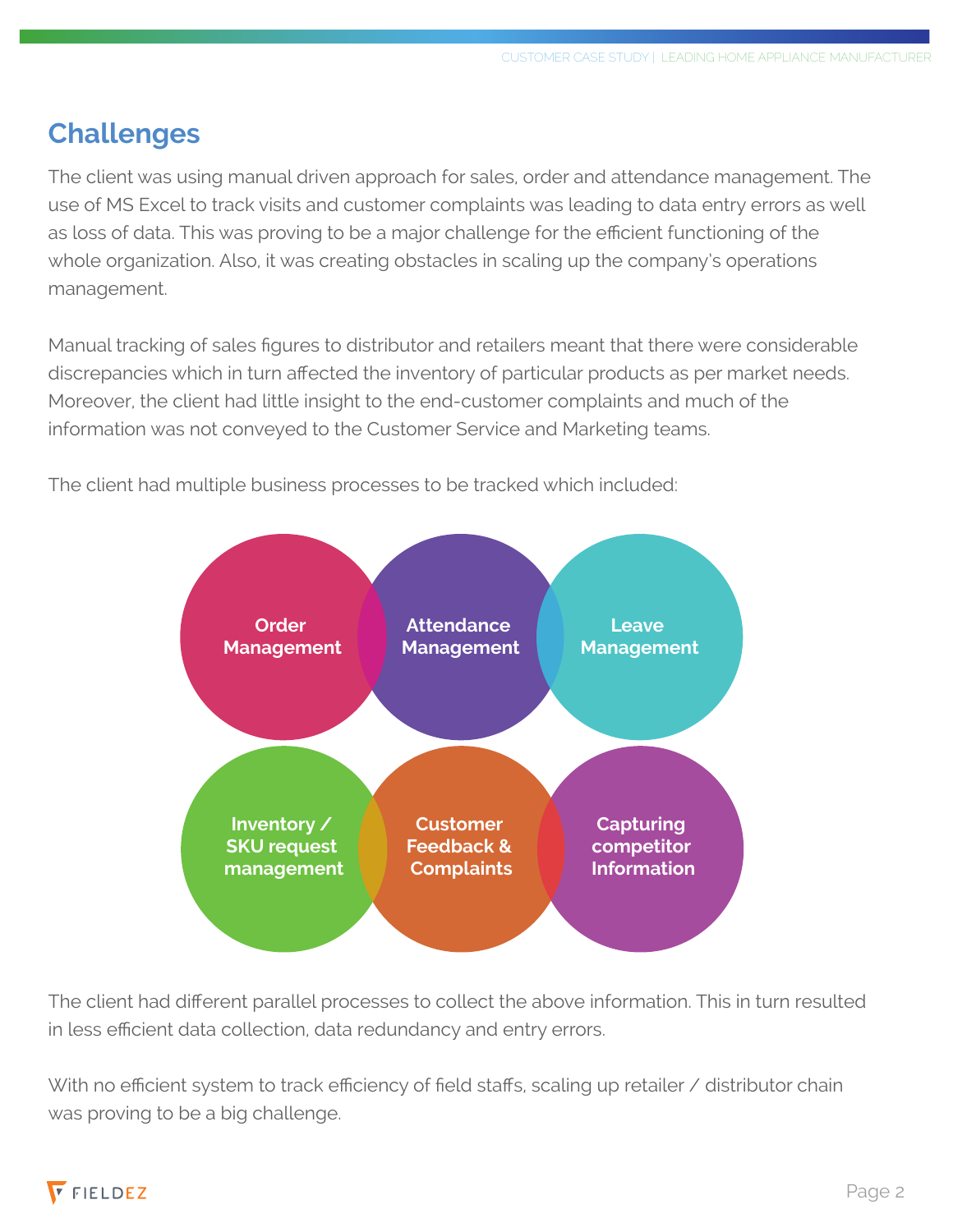### **FieldEZ Solution**

One of the main highlights of FieldEZ application was the cross-functional capability which enabled the client to utilize functions like order management and leave management in a single application.

The FieldEZ solution was implemented in a sequential fashion across the various field business teams including:



FieldEZ enabled the client to track the field staff's day-to-day work as well as provide mobilebased leave and attendance management. The field staff could also capture other information instantly like competitor and customer intelligence. Service ticket scheduling was also implemented using the FieldEZ Beat Plan module, which helps the client to create recurring batch visits to distributors and retailers.

FieldEZ's offline data management capability also helped users update information even in low network coverage situations. Apart from the existing GPS technology for location management, mobile tower triangulation was also incorporated in the solution in order to minimize the battery usage.

FieldEZ`s solution for the client also included custom reports like SKU, Timesheet and Attendance reports.